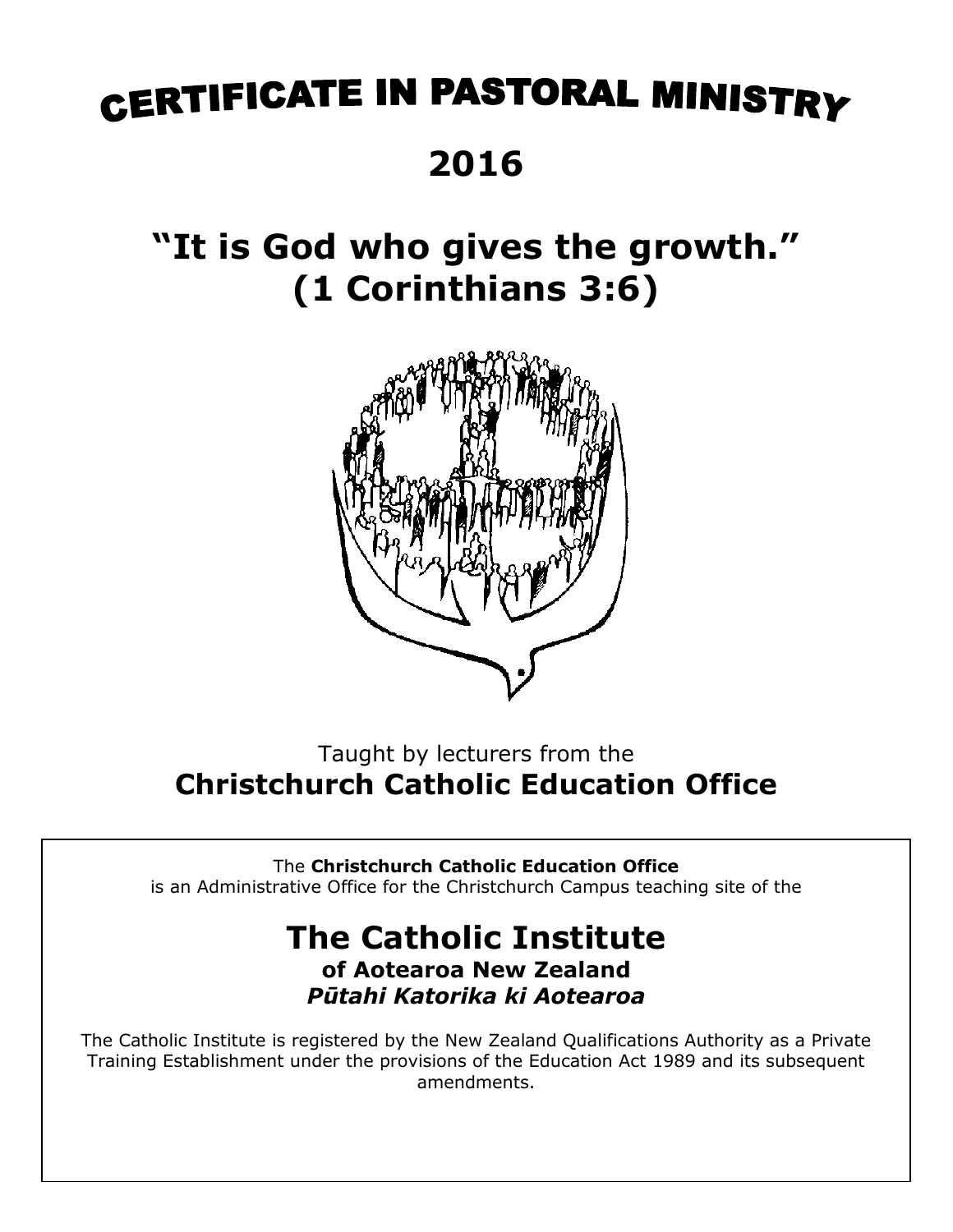# **About the Course**

In 2016 the Certificate in Pastoral Ministry will be offered in Christchurch Diocese. This has come out of a response to the Diocesan Pastoral Plan and the desire for continued formation of people across the Diocese.

### **Benefits of the Course**

- **Enrich** your own understanding of Catholic faith and practice
- **Acquire** the knowledge and basic skills required for ministry roles in the parish and other areas of Church life
- **Prepare** yourself to participate more fully in the life of the Church
- **Learn** more about theology, Scripture and pastoral ministry
- **Explore** ideas and interact with others doing the course



*All Catholics, both lay and ordained, are responsible for the mission of the Church. Since the Second Vatican Council, we have become increasingly aware that the question has changed from the priest himself saying "How am I going to manage?" to the parish saying "How are we going to respond?" Christ's work belongs to us all!*  **(Pastoral Plan for the Diocese of Christchurch)**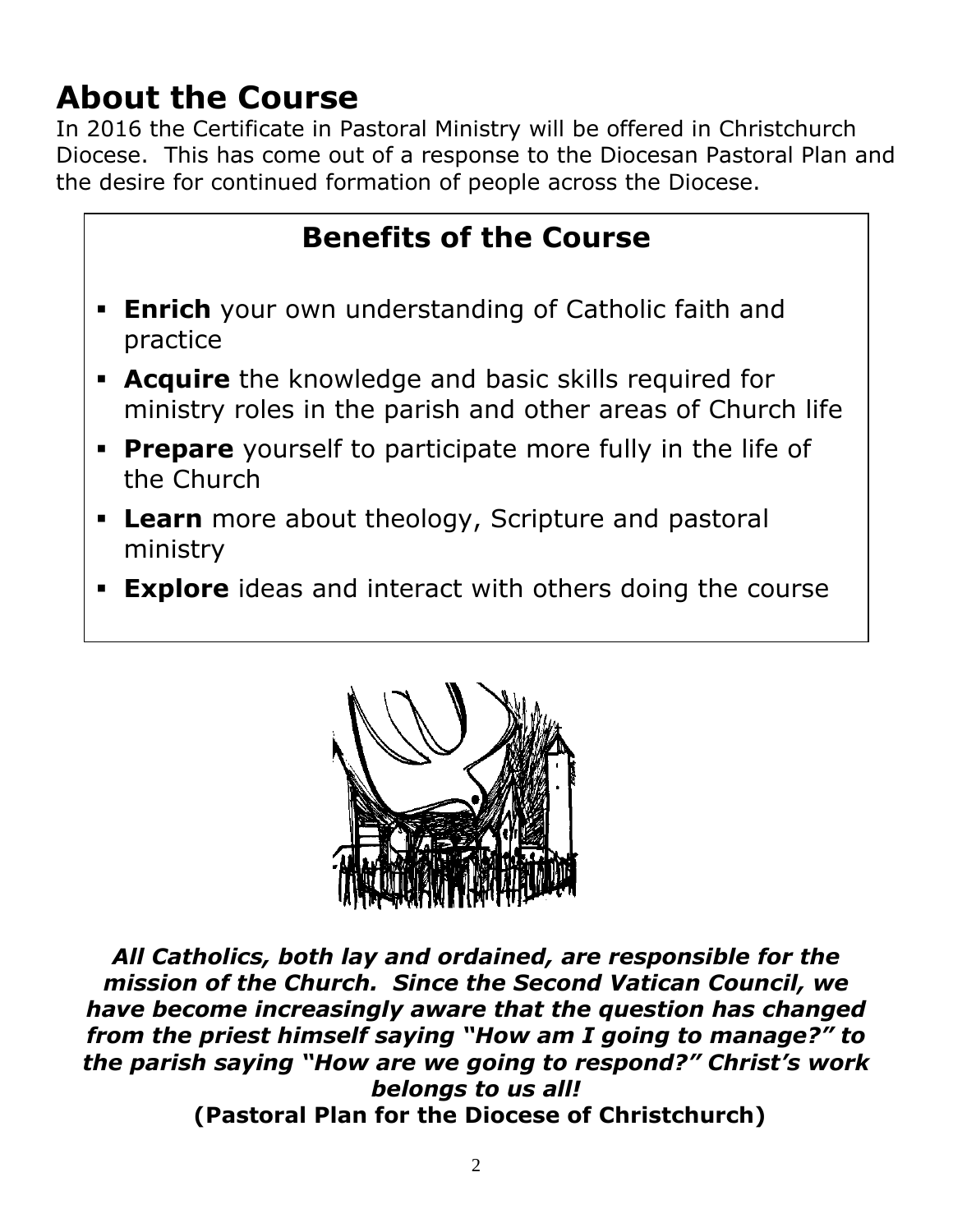# **Content of the Course**

*Participants complete seven papers organised into three main areas of study and including a practical component:*

**to Catholicism**

#### **SCRIPTURE**

#### **SC101 Introduction to the Old Testament**

- **The Big Picture**
- The Writers of the Pentateuch
- **The Pentateuch**
- **The Historical Books**
- The Prophets
- **The Wisdom Books**

#### **SC102 Introduction to the New Testament**

- **The World of the New** Testament
- The Gospel of Mark
- The Gospel of Matthew
- **The Gospel of Luke** and the Acts of the Apostles
- The Gospel of John
- **The New Testament** Letters and the Apocalypse of John

#### **THEOLOGY TH101 Introduction**

- The Catholic Church
- Models and Understandings of Church
- **Understanding the Trinity**
- **The Catholic** Understanding of Sin and Grace
- **The Catholic** Understanding of Sacrament and **Sacramentality**
- **Catholic Teaching on** Social Justice

#### **TH102 Introduction to Theology**

- What is Theology?
- **•** Overview of the History of Theology
- **Faith, Theology and** Belief
- Theology in Aotearoa New Zealand
- **Perspectives in Theology**

#### PASTORAL MINISTRY

#### **PM101 Church and Ministry**

- **Understandings of** Church – the Community of Disciples
- The significance of liturgy in forming **Christians**
- The meaning of mission
- The role of ordained and lay ministers in building up the Church
- **Ecumenism**

#### **PM102 Introduction to Liturgy**

- The basic principles of liturgy
- **Christian liturgy in** today's world
- **Vatican II and liturgical** renewal
- The Sunday liturgy
- The liturgical year

### PRACTICAL COMPONENT

#### **PE101 Experience in Ministry**

 This paper requires students to reflect on some aspect of their own practical pastoral involvement in the parish or other area of church life.

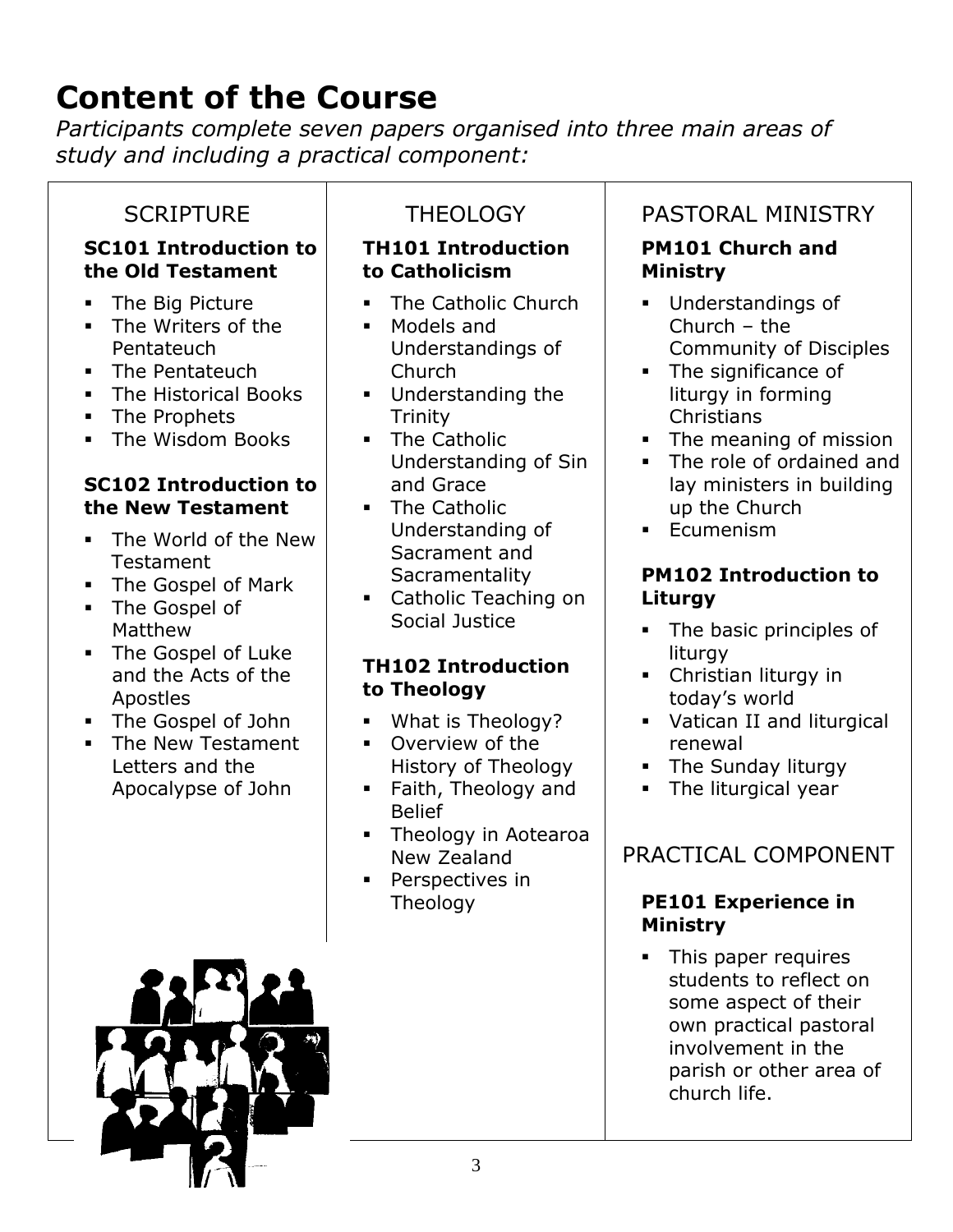# **About the Papers**

*In 2016 Certificate in Pastoral Ministry papers will be taught in Christchurch Diocese. Papers are also available through Distance Learning. Six of the papers involve lectures / classes. The seventh paper involves a reflection on pastoral experience in a parish or other area of Church life.*

### **About the Papers – Christchurch**

| Dates / Times                                                                                                                                                                           | <b>Papers</b>                                                         | <b>Descriptions</b>                                                                                                                                                                                                                                                                                                      |
|-----------------------------------------------------------------------------------------------------------------------------------------------------------------------------------------|-----------------------------------------------------------------------|--------------------------------------------------------------------------------------------------------------------------------------------------------------------------------------------------------------------------------------------------------------------------------------------------------------------------|
| Session 1: 25 February<br>Session 2: 29 February<br>Session 3: 3 March<br>Session 4: 7 March<br>Session 5: 10 March<br>Session 6: 14 March<br>5.00pm-8.00pm each day<br>(Thurs and Mon) | <b>PM102</b><br><b>Introduction to</b><br>Liturgy                     | The Second Vatican Council called for full,<br>active, conscious participation by all in the<br>liturgy. This course is designed to familiarise<br>participants with the principles of liturgy and<br>to give them an overview of those<br>dimensions of liturgy so intrinsic to the life of<br>the Church.              |
| Day 1: 22 April<br>Day 2: 26 April<br>Day 3: 27 April<br>9.00am-4.00pm each day<br>(Fri, Tues, Wed)                                                                                     | <b>TH101</b><br><b>Introduction to</b><br><b>Catholicism</b>          | Catholics hold certain beliefs, which affect the<br>way they think about themselves, other<br>people and the world. Those beliefs are found<br>in Scripture and Tradition, celebrated in the<br>Liturgy, articulated by the Church teaching<br>authority and witnessed to in the lives of<br>Christians.                 |
| Session 1: 3 May<br>Session 2: 10 May<br>Session 3: 17 May<br>Session 4: 24 May<br>Session 5: 31 May<br>Session 6: 7 June<br>6.00pm-9.00pm each day<br>(Tues)                           | <b>SC101</b><br><b>Introduction to</b><br>the Old<br><b>Testament</b> | Written over a long period of time, the Old<br>Testament describes God's relationship with<br>God's chosen people. Who were these<br>people? What was this relationship about?<br>When did it happen? This course will<br>introduce participants to the key events,<br>dates, places and people of the Old<br>Testament. |
| Session 1: 4 August<br>Session 2: 8 August<br>Session 3: 11 August<br>Session 4: 15 August<br>Session 5: 18 August<br>Session 6: 22 August<br>5.00pm-8.00pm each day<br>(Thurs and Mon) | <b>PM101</b><br><b>Church and</b><br>Ministry                         | This course examines different<br>understandings of Church as expressed in the<br>documents of the Second Vatican Council.<br>The course considers the significance of<br>liturgy, the meaning of mission and<br>ecumenism, and the role of ordained and lay<br>ministers within the Church.                             |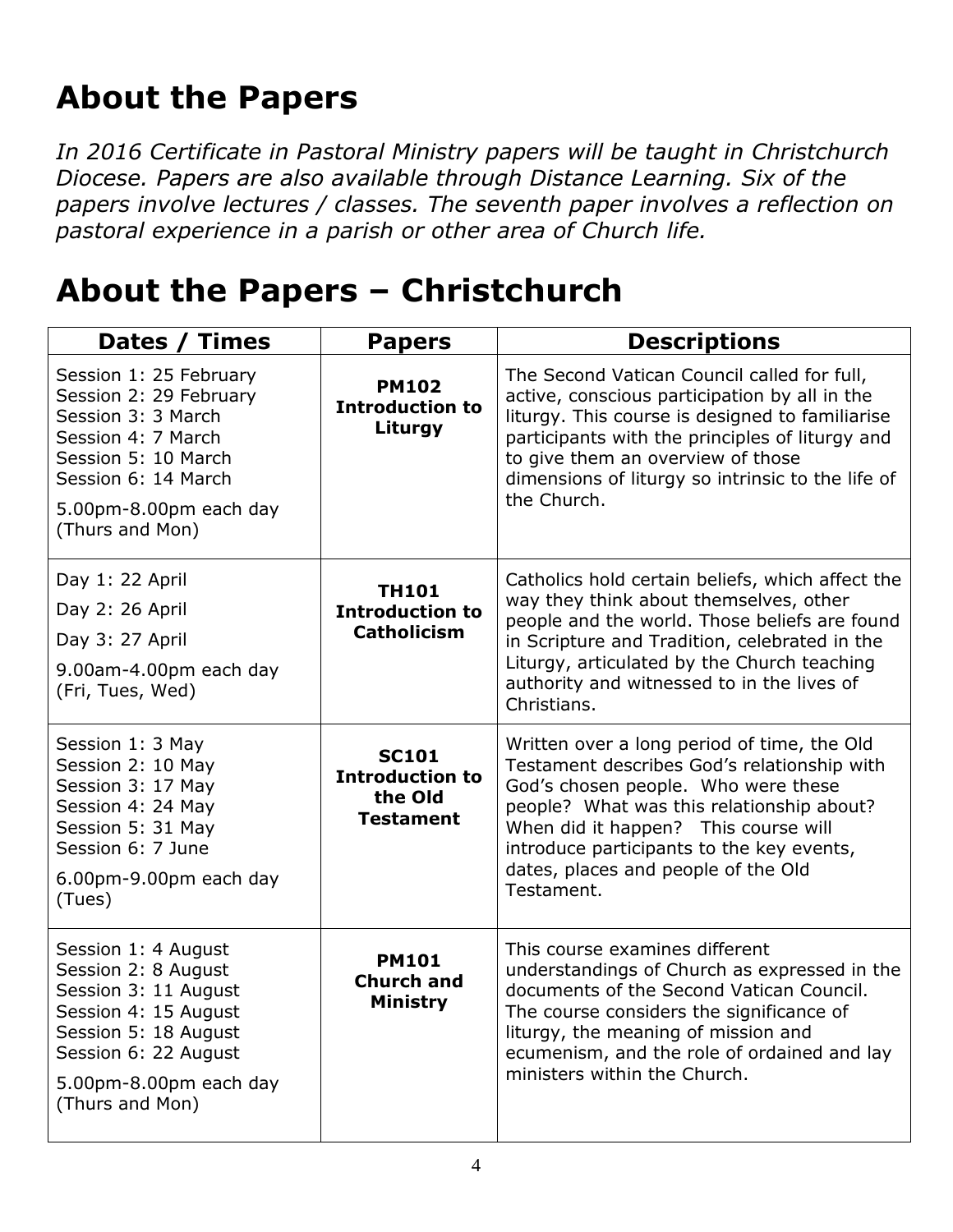| Dates / Times                                                                                                                                                                                            | <b>Papers</b>                                                         | <b>Descriptions</b>                                                                                                                                                                                                                                                                                                                                               |
|----------------------------------------------------------------------------------------------------------------------------------------------------------------------------------------------------------|-----------------------------------------------------------------------|-------------------------------------------------------------------------------------------------------------------------------------------------------------------------------------------------------------------------------------------------------------------------------------------------------------------------------------------------------------------|
| Session 1: 1 September<br>Session 2: 5 September<br>Session 3: 8 September<br>Session 4: 12 September<br>Session 5: 15 September<br>Session 6: 19 September<br>6.00pm-9.00pm each day<br>(Thurs and Mon) | <b>SC102</b><br><b>Introduction to</b><br>the New<br><b>Testament</b> | The New Testament describes the life and<br>teachings of Jesus of Nazareth and the<br>beginnings of the Christian Church. It was<br>written (in the light of faith in the<br>Resurrection) by a number of people using a<br>variety of literary forms. This course is<br>designed to familiarise participants with the<br>content and world of the New Testament. |
| Session 1: 13 October<br>Session 2: 17 October<br>Session 3: 20 October<br>Session 4: 27 October<br>Session 5: 31 October<br>Session 6: 3 November<br>5.00pm-8.00pm each day<br>(Thurs and Mon)          | <b>TH102</b><br><b>Introduction to</b><br><b>Theology</b>             | Theology is "faith seeking understanding".<br>This course will examine the context, content<br>and fields of theology as well as highlighting<br>selected perspectives and issues. Participants<br>will be enabled to connect their own faith story<br>with the story found in Scripture and Tradition,<br>and witnessed in the lives of Christians.              |

| Dates / Context   | <b>Practical</b><br><b>Component</b>                    | <b>Description</b>                                                                                                                                                                                                                                                                                        |
|-------------------|---------------------------------------------------------|-----------------------------------------------------------------------------------------------------------------------------------------------------------------------------------------------------------------------------------------------------------------------------------------------------------|
| To be negotiated. | <b>PE101</b><br><b>Experience in</b><br><b>Ministry</b> | This practical component helps participants<br>to explore various roles in ministry, develop<br>an understanding of the many facets and<br>areas of pastoral ministry in the Church,<br>integrate the theory and practice, and<br>demonstrate the kind of skills required for<br>specific ministry roles. |

## **About the Paper – Greymouth**

*In 2016 the following paper is offered in Greymouth:*

| Dates / Times                                                                                                                                                                                          | <b>Papers</b>                                                         | <b>Descriptions</b>                                                                                                                                                                                                                                                                                                   |
|--------------------------------------------------------------------------------------------------------------------------------------------------------------------------------------------------------|-----------------------------------------------------------------------|-----------------------------------------------------------------------------------------------------------------------------------------------------------------------------------------------------------------------------------------------------------------------------------------------------------------------|
| Session 1: 7 April (Thurs)<br>4.15pm to 7.15pm<br>Sessions 2 & 3: 8 April (Fri)<br>9.00am to 4.00pm<br>Session 4: 13 May (Fri)<br>4.15pm to 7.15pm<br>Sessions 5 & 6: 14 May (Sat)<br>9.00am to 4.00pm | <b>SC101</b><br><b>Introduction to</b><br>the Old<br><b>Testament</b> | Written over a long period of time, the Old<br>Testament describes God's relationship with<br>God's chosen people. Who were these people?<br>What was this relationship about? When did it<br>happen? This course will introduce<br>participants to the key events, dates, places<br>and people of the Old Testament. |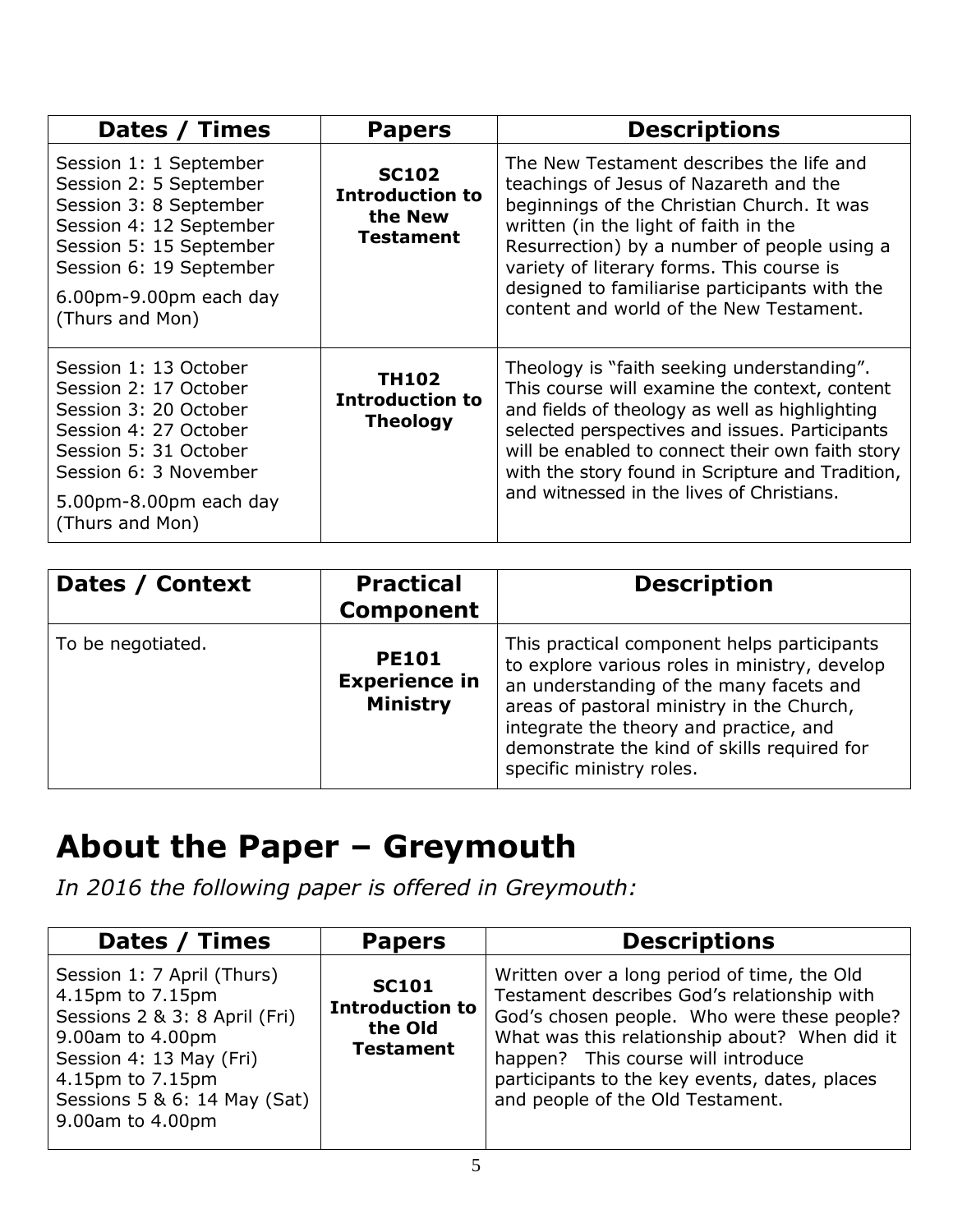## **Papers to be negotiated**

*In 2016 a paper may also be taught at the Thomas' Centre, Timaru North. Course title, dates, times and lecturer to be confirmed.*

## **Lecturer Details**

| <b>Lecturers</b>                                                                                              | <b>Papers</b>                                 |
|---------------------------------------------------------------------------------------------------------------|-----------------------------------------------|
| <b>Eleanor Capper RSJ</b>                                                                                     | PE101 Experience in Ministry                  |
| MA Theology (Notre Dame, Indiana),                                                                            | PM101 Church and Ministry                     |
| MEd Admin (Massey), (Post Grad Dip<br>Pastoral Theology (Heythrop, London),<br>BA (Massey), TTC (Christchurch | PM102 Introduction to Liturgy                 |
|                                                                                                               | TH <sub>101</sub> Introduction to Catholicism |
| College of Education)                                                                                         | TH102 Introduction to Theology                |
| <b>Kathleen Rushton RSM</b>                                                                                   | SC101 Introduction to the Old Testament       |
| PhD (Griffith), MA Rel Stud (Leuven),<br>STHB (Leuven) BA (Canterbury), Dip<br>Tchng, TCC                     | SC102 Introduction to the New Testament       |

## **Venue – Christchurch**

*All papers are taught at the Christchurch Catholic Education Office, 122 Barbadoes Street, Christchurch.*

## **Venue – Greymouth**

*SC101 Introduction to the Old Testament is taught at John Paul II High School, 10 Alexander Street, Greymouth.*

### **Venue – Timaru**

*A paper may also be taught at the Thomas' Centre, Timaru North. Course title, dates, times and lecturer to be confirmed.*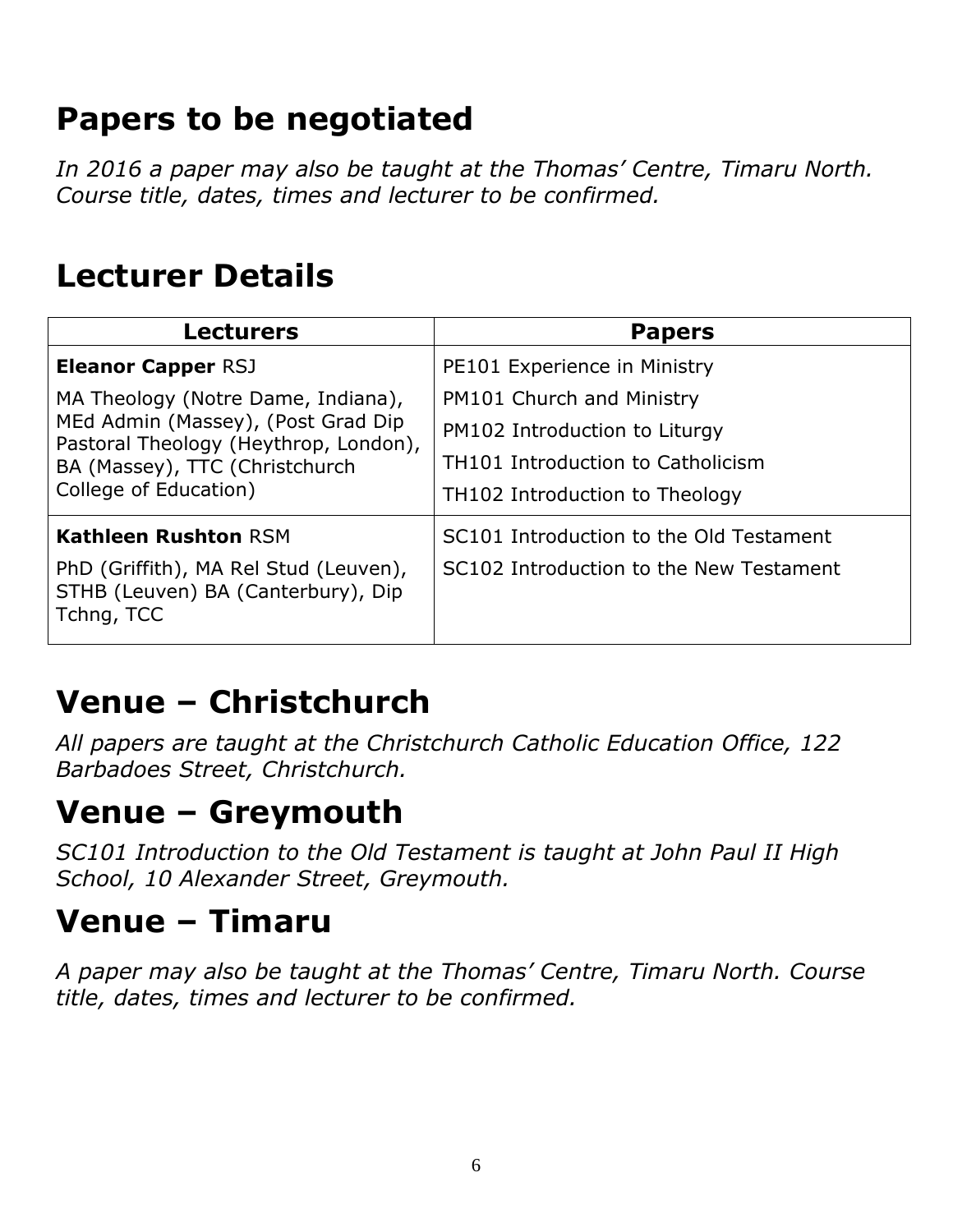# **Entry Requirements**

*The course is open to all adults who wish to enrich their own understanding of their faith and who seek to acquire the knowledge and basic pastoral skills for ministry in the parish or other areas of the Church's life.*

## **Assessment**

*Assessment is an essential requirement and is ongoing throughout the course.*

## **Duration of the Course**

*Each of the six taught papers includes 18 hours of lectures / classes. Most students will take two or three years to complete the Certificate in Pastoral Ministry.* 

# **Order of Papers**

*The papers can be studied in any order, with the exception of PE101 Experience in Ministry which is best completed after the other papers have been done.*

## **Personal Interest Option**

*Those who wish to attend papers but not complete the assessments are most welcome to enroll as Personal Interest students.*

# **Distance Learning Option**

*Papers for the Certificate in Pastoral Ministry can also be taken by correspondence. A combination of on-site study for some papers and Distance for others is possible.*

## **Study Path**

*Students who have obtained the Certificate in Pastoral Ministry may, by completing five additional papers, gain the Diploma in Religious Studies (Pastoral Ministry Stream).*